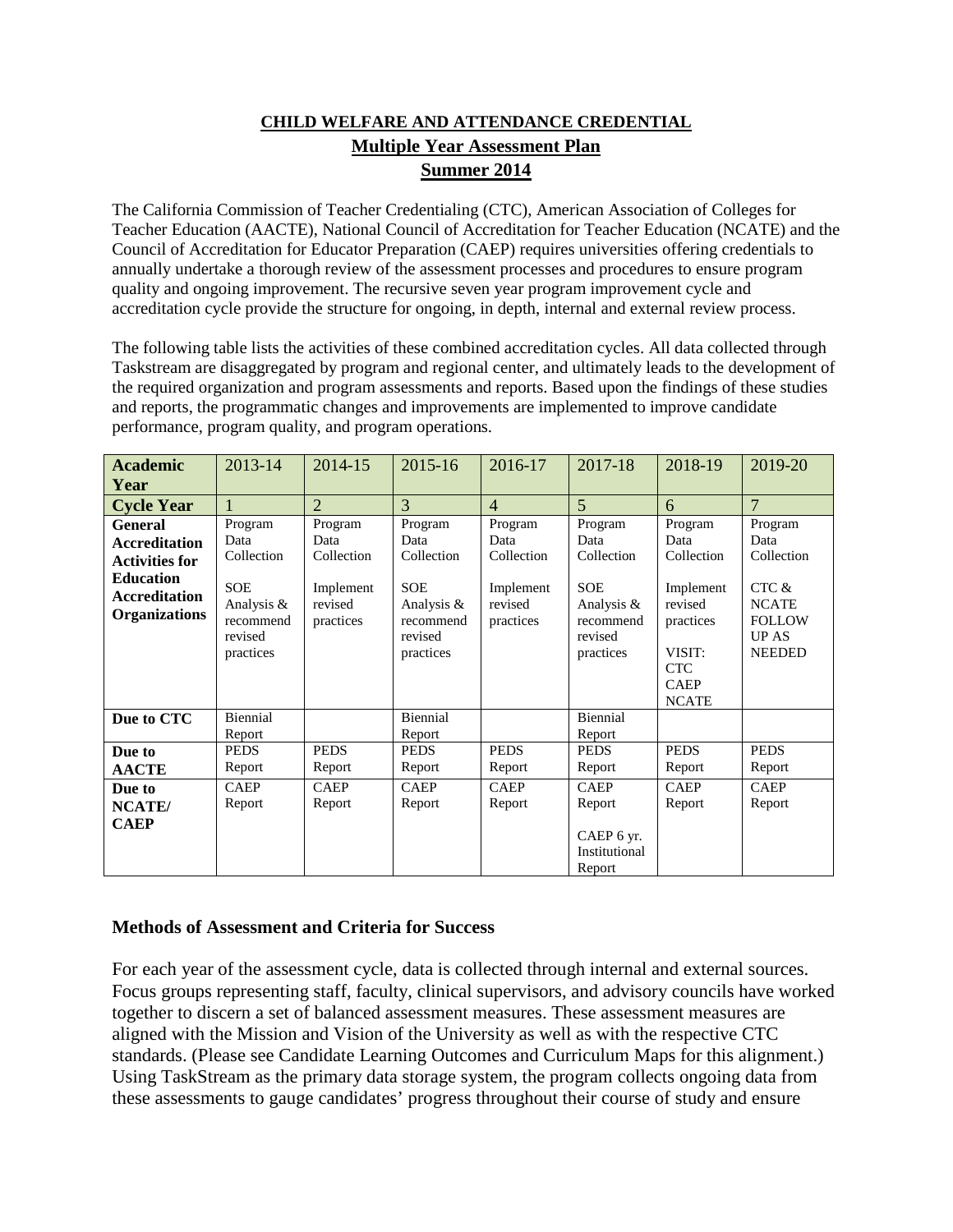CTC program standards are met. Each signature assignment is evaluated using a supporting rubric. The key assessments for this program and supporting rubrics are listed below. All candidates are expected to be at the "proficient level of performance with a score of "3" or above in each rubric criteria. Following these tables, are the accompanying rubrics.

#### **Direct Measures:**

| <b>Evaluation Instrument</b>   | <b>Description</b>                                                                    | <b>Standards Assessed</b> |
|--------------------------------|---------------------------------------------------------------------------------------|---------------------------|
| GED 645 (Signature Assignment) | The Law and the Professional role of the<br>Child Welfare and Attendance<br>Counselor | 1, 2, 3, 4                |
| GED 646A                       | Leadership, Management, Collaboration<br>and Community/Parent Partnership             | 1,3,4                     |
| <b>GED 646B</b>                | Leadership, Management, Collaboration<br>and Community/Parent Partnership             | 1,3,4                     |
| <b>GED 647</b>                 | School Culture and Barriers to Student<br>Achievement                                 | 1,3,4,5,6                 |

#### **Indirect Measures:**

| <b>Evaluation Instrument</b>  | <b>Description</b>          | <b>Use</b>                                                      |
|-------------------------------|-----------------------------|-----------------------------------------------------------------|
| <b>Exit Survey</b>            | Form-Based Author Responses | Feedback used for quality assurance                             |
|                               |                             | and program improvement                                         |
| <b>Disposition Assessment</b> | Form-based Author Responses | Monitor candidates' development of<br>professional dispositions |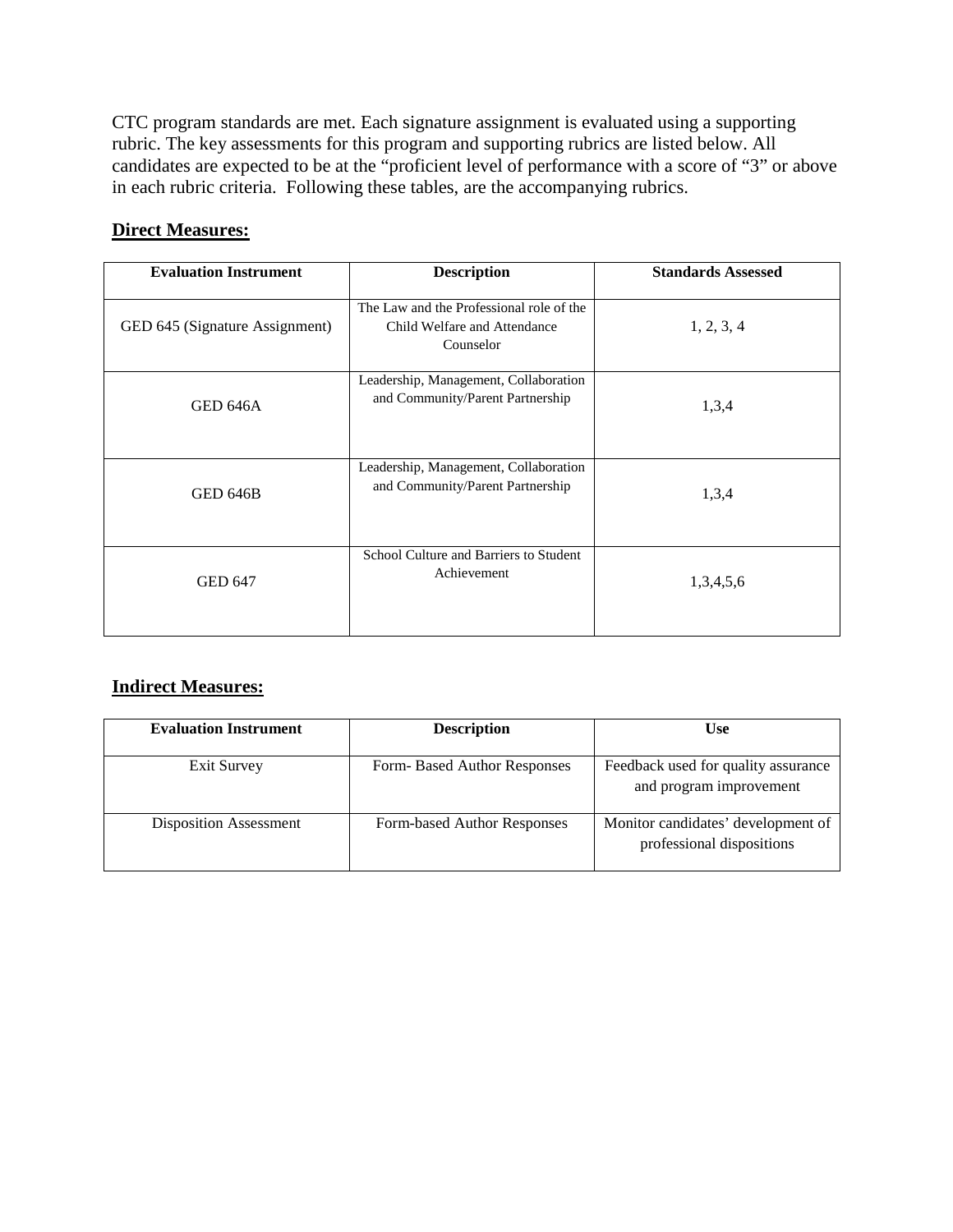## **Key Assessment Rubrics:**

## GED 645 Case Study Review Rubric **Construction of the CASE Case Study Review Rubric**

|                                                                                                                                           | <b>Far Below Standard</b>                                                                                                                                                                                                          | <b>Below Standard</b>                                                                                                             | <b>Meets Standard</b>                                                                                                                   | <b>Exceeds Standard</b>                                                                                                                        | Score/Level |  |  |
|-------------------------------------------------------------------------------------------------------------------------------------------|------------------------------------------------------------------------------------------------------------------------------------------------------------------------------------------------------------------------------------|-----------------------------------------------------------------------------------------------------------------------------------|-----------------------------------------------------------------------------------------------------------------------------------------|------------------------------------------------------------------------------------------------------------------------------------------------|-------------|--|--|
| Knowledge and skills in applying themes and<br>functions of the CWA professional                                                          | Limited knowledge and<br>skills have been identified<br>and functions of a CWA<br>professional not observed to<br>satisfaction of standards                                                                                        | Fundamental knowledge<br>and skills have been<br>identified and functions of a<br>CWA demonstrated below<br>level of satisfaction | General knowledge and skills<br>are evident. Demonstration of<br>CWA professional functions<br>observed, application is<br>satisfactory | High commitment of<br>applying knowledge and<br>skills within the functions of<br>a CWA professional are<br>evident and exceed<br>expectations |             |  |  |
|                                                                                                                                           | <b>Standards</b><br>CA-PLNU/Child Welfare and Attendance Authorization (2011)<br>Standard:<br>Standard 1: Professional Role of Child Welfare and Attendance Provider<br>Standard:<br>Standard 3: Program Leadership and Management |                                                                                                                                   |                                                                                                                                         |                                                                                                                                                |             |  |  |
| Description of the problem addressing the of<br>academic, social/emotional, and vocational<br>needs of underachieving student populations | Narrow description of the<br>problem and candidate's<br>limited response to it.                                                                                                                                                    | Basic description of<br>problem and candidate's<br>inconsistent response to it                                                    | Candidate's description of<br>problem and response were<br>sufficient                                                                   | Well defined problem and<br>thorough candidate response                                                                                        |             |  |  |
|                                                                                                                                           | <b>Standards</b><br>CA-PLNU/Child Welfare and Attendance Authorization (2011)                                                                                                                                                      |                                                                                                                                   |                                                                                                                                         |                                                                                                                                                |             |  |  |

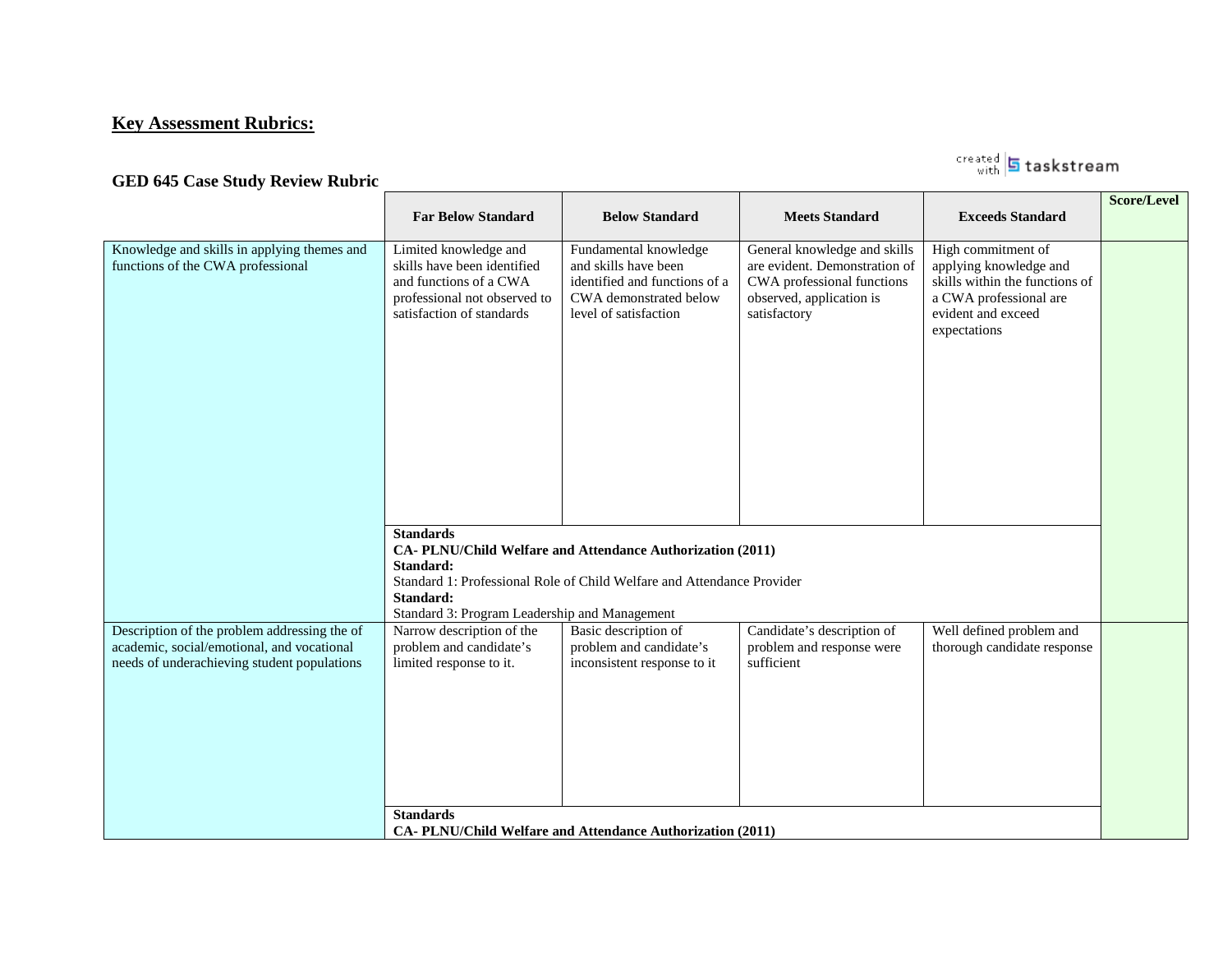|                                                                                                                          | <b>Far Below Standard</b>                                                                                                                                                                                                                                                                                                                                                 | <b>Below Standard</b>                                                                                                                                                                                    | <b>Meets Standard</b>                                                                                                                                                                                               | <b>Exceeds Standard</b>                                                                                                                                                                                                                         | <b>Score/Level</b> |
|--------------------------------------------------------------------------------------------------------------------------|---------------------------------------------------------------------------------------------------------------------------------------------------------------------------------------------------------------------------------------------------------------------------------------------------------------------------------------------------------------------------|----------------------------------------------------------------------------------------------------------------------------------------------------------------------------------------------------------|---------------------------------------------------------------------------------------------------------------------------------------------------------------------------------------------------------------------|-------------------------------------------------------------------------------------------------------------------------------------------------------------------------------------------------------------------------------------------------|--------------------|
|                                                                                                                          |                                                                                                                                                                                                                                                                                                                                                                           |                                                                                                                                                                                                          |                                                                                                                                                                                                                     |                                                                                                                                                                                                                                                 |                    |
|                                                                                                                          | Standard:<br>Standard:<br>Standard 4: Collaboration and Partnerships                                                                                                                                                                                                                                                                                                      | Standard 1: Professional Role of Child Welfare and Attendance Provider                                                                                                                                   |                                                                                                                                                                                                                     |                                                                                                                                                                                                                                                 |                    |
| Legal and Ethical issues facing CWA<br>professionals, including identification of<br>California codes relating to minors | Partial understanding of<br>legal and ethical issues have<br>been observed. Candidate<br>will need to address<br>identified areas of concern<br>regarding knowledge of<br>California codes relating to<br>minors                                                                                                                                                          | Basic understanding of legal<br>and ethical issues has been<br>observed. Candidate will<br>need to address specific<br>areas of concern regarding<br>knowledge of California<br>codes relating to minors | Candidate demonstrates<br>sufficient knowledge of legal<br>and ethical issues and<br>understands California codes<br>relating to minors. (A<br>commitment to professional<br>growth in this area is<br>identified.) | Candidate demonstrates a<br>thorough and applied<br>understanding of the critical<br>nature of adhering to high<br>standards of professional<br>legal and ethical practices<br>including knowledge of<br>California codes relating to<br>minors |                    |
|                                                                                                                          | <b>Standards</b><br>CA-PLNU/Child Welfare and Attendance Authorization (2011)<br>Standard:<br>Standard 2: Laws Pertaining to Child Welfare and Attendance                                                                                                                                                                                                                 |                                                                                                                                                                                                          |                                                                                                                                                                                                                     |                                                                                                                                                                                                                                                 |                    |
| Ability to utilize appropriate CWA standards<br>of practice                                                              | Limited awareness of<br>appropriate CWA practices<br>were demonstrated                                                                                                                                                                                                                                                                                                    | Basic awareness of<br>appropriate CWA practices<br>were demonstrated                                                                                                                                     | Sufficient understanding of<br>how to utilize appropriate<br>CWA practices were<br>demonstrated                                                                                                                     | Demonstrates a thorough<br>and applied understanding<br>of the appropriate CWA<br>practices                                                                                                                                                     |                    |
|                                                                                                                          | <b>Standards</b><br>CA-PLNU/Child Welfare and Attendance Authorization (2011)<br>Standard:<br>Standard 1: Professional Role of Child Welfare and Attendance Provider<br>Standard:<br>Standard 2: Laws Pertaining to Child Welfare and Attendance<br>Standard:<br>Standard 3: Program Leadership and Management<br>Standard:<br>Standard 4: Collaboration and Partnerships |                                                                                                                                                                                                          |                                                                                                                                                                                                                     |                                                                                                                                                                                                                                                 |                    |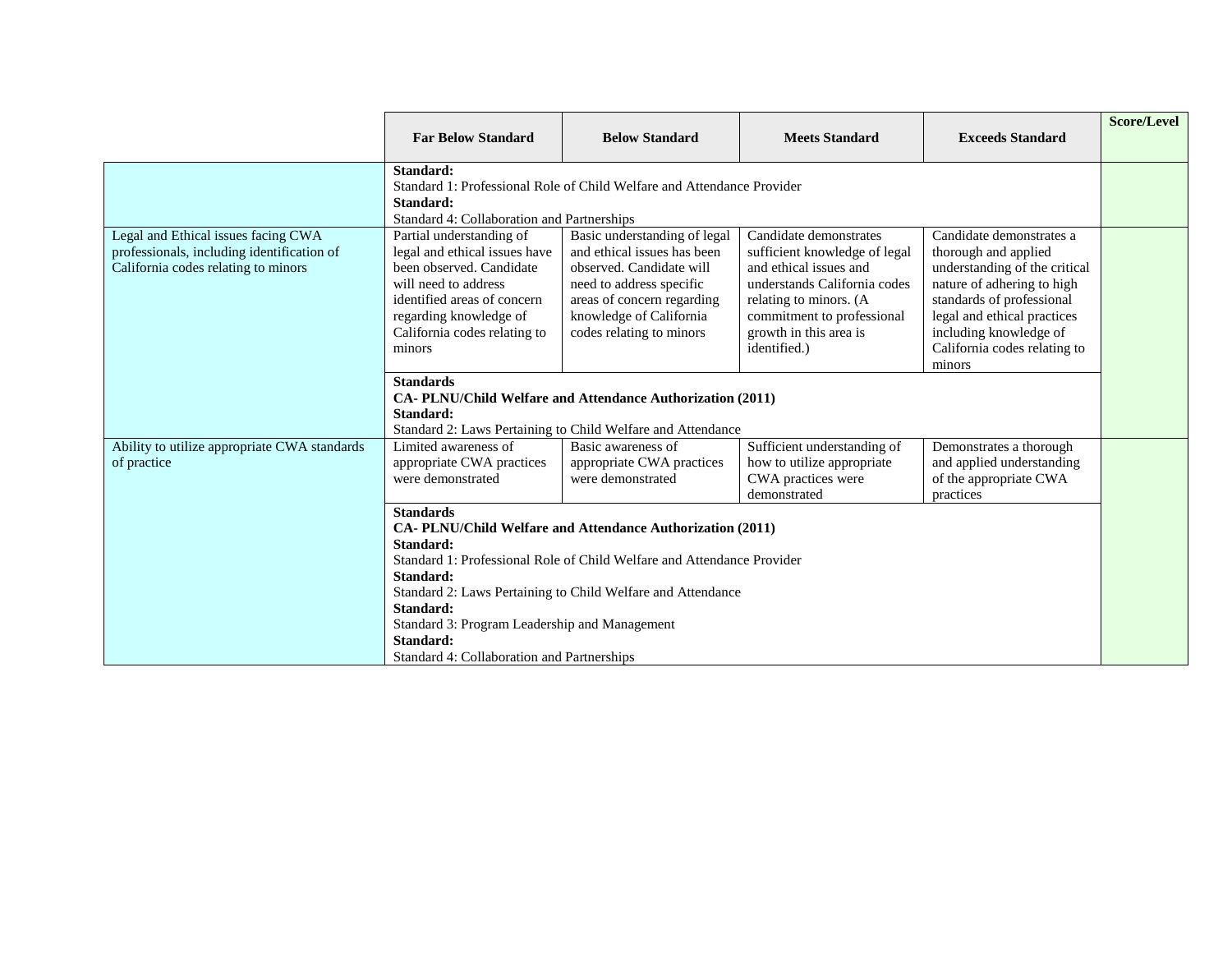#### **GED 646A: Paper**

|                                                                            |                                                                                                                                                                                         |                                                                                                                                                                        |                                                                                                                                                                                    |                                                                                                                                                                            |        | sreated <b>5</b> taskstream |
|----------------------------------------------------------------------------|-----------------------------------------------------------------------------------------------------------------------------------------------------------------------------------------|------------------------------------------------------------------------------------------------------------------------------------------------------------------------|------------------------------------------------------------------------------------------------------------------------------------------------------------------------------------|----------------------------------------------------------------------------------------------------------------------------------------------------------------------------|--------|-----------------------------|
|                                                                            | <b>Far Below Standard</b>                                                                                                                                                               | <b>Below Standard</b>                                                                                                                                                  | <b>Meets Standard</b>                                                                                                                                                              | <b>Exceeds Standard</b>                                                                                                                                                    | Weight | <b>Score/Level</b>          |
| Information                                                                | The assigned paper<br>contains incomplete and<br>inaccurate information<br>but reflects some<br>understanding of the<br>subject. No references to<br>materials covered in the<br>cases. | The paper has some<br>information needed for a<br>complete and accurate<br>understanding of the<br>topic with little reference<br>to material covered in the<br>class. | The paper has almost all<br>of the information needed<br>for a complete and<br>accurate understanding of<br>the topic with some<br>references to material<br>covered in the class. | The paper contains all the<br>information needed for a<br>complete and accurate<br>understanding of the<br>topic with references to<br>materials covered in the<br>course. | 25%    |                             |
| Use of Material and<br>Course Content:<br>Leadership                       | There is very little<br>evidence of the use of<br>reference material<br>covered in class.                                                                                               | There is little evidence of<br>the use of references<br>from the materials.<br>primarily textbooks                                                                     | There is limited evidence<br>of the use of references to<br>material covered in the<br>course                                                                                      | There is clear evidence of<br>the use of references to<br>materials covered in the<br>course from all sources                                                              | 30%    |                             |
| Demonstrate Ability to<br>Developing<br>Collaboratives and<br>Partnerships | Limited awareness of<br>appropriate methods of<br>partnership development                                                                                                               | Basic awareness of<br>appropriate methods of<br>partnership development                                                                                                | Sufficient understanding<br>of appropriate methods of<br>partnership development                                                                                                   | Demonstrates a thorough<br>and applied<br>understanding of<br>appropriate methods of<br>partnership development                                                            | 30%    |                             |
| Writing structure and<br>organization                                      | The body includes<5<br>pages written in standard<br>English, but grammar<br>and/or spelling errors<br>may be present                                                                    | The body includes 4-5<br>pages written in standard<br>English with only a few<br>spelling or grammar<br>errors                                                         | The body includes 5 well<br>written and well<br>organized pages with<br>virtually no errors                                                                                        | The body includes 5 well<br>written pages that are<br>impeccably organized<br>and fluid with no errors                                                                     | 15%    |                             |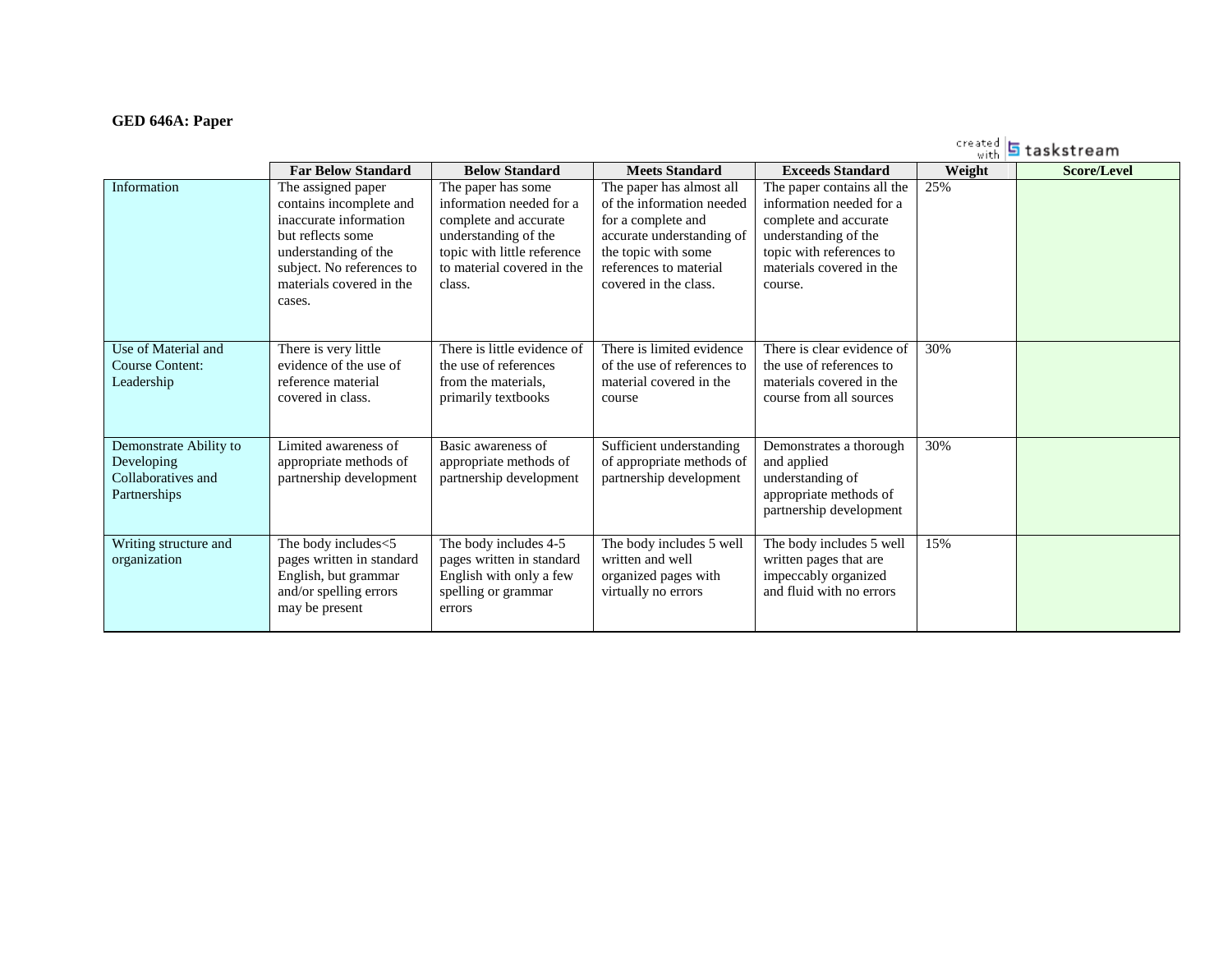# <sub>with</sub> 5 taskstream

#### **GED 646B: Power Point Presentation**

|                                     |                               | <b>Below Standard</b>    | <b>Meets Standard</b>          | <b>Exceeds Standard</b>       |     | <b>Score/Level</b> |
|-------------------------------------|-------------------------------|--------------------------|--------------------------------|-------------------------------|-----|--------------------|
| Slides                              | Includes $\leq$ 9 slides. Not | Includes 10 slides; more | Includes 11 slides that        | Includes 12-15 slides         | 25% |                    |
|                                     | all the required              | organization to slides;  | include more than the basic    | covering many aspects of      |     |                    |
|                                     | information is provided       | bulleted information     | aspects of leadership; bullets | laws and ethics in            |     |                    |
|                                     |                               |                          | are appropriately utilized     | leadership; bullets focus on  |     |                    |
|                                     |                               |                          |                                | the more significant          |     |                    |
|                                     |                               |                          |                                | information                   |     |                    |
| Use of Material and Course Content: | There is very little          | There is little evidence | There is limited evidence of   | There is clear evidence of    | 25% |                    |
| Leadership                          | evidence of the use of        | of the use of references | th use of references to        | the use of references to      |     |                    |
|                                     | references to material        | from the materials.      | material covered in the        | materials covered in the      |     |                    |
|                                     | covered in class              | primarily textbooks      | course                         | course from all sources       |     |                    |
| Content                             | Slide presentation            | Slide presentation was   | Slide presentation was         | Slide was highly interesting, | 30% |                    |
|                                     | lacked interest, was not      | interesting, appropriate | interesting, appropriate in    | appropriate length and        |     |                    |
|                                     | appropriate in length         | in length and audience   | length and audience would      | audience would learn and/or   |     |                    |
|                                     | and intended audience         | would be receptive       | learn content of chapter       | be inspired to next steps     |     |                    |
|                                     | would not be receptive        |                          |                                |                               |     |                    |
| <b>Oral Presentation</b>            | The Power Point is not        | The oral presentation    | The oral presentation          | The oral presentation         | 20% |                    |
|                                     | presented orally in such      | consists more of reading | communicates the key           | effectively communicates      |     |                    |
|                                     | a way as to get the           | the Power Point and      | information in an engaging     | critical information;         |     |                    |
|                                     | listeners' attention          | adding some relevant     | manner and includes            | candidate adds relevant       |     |                    |
|                                     |                               | description of the       | relevant description of the    | description to the bulleted   |     |                    |
|                                     |                               | bulleted items           | bulleted items                 | items                         |     |                    |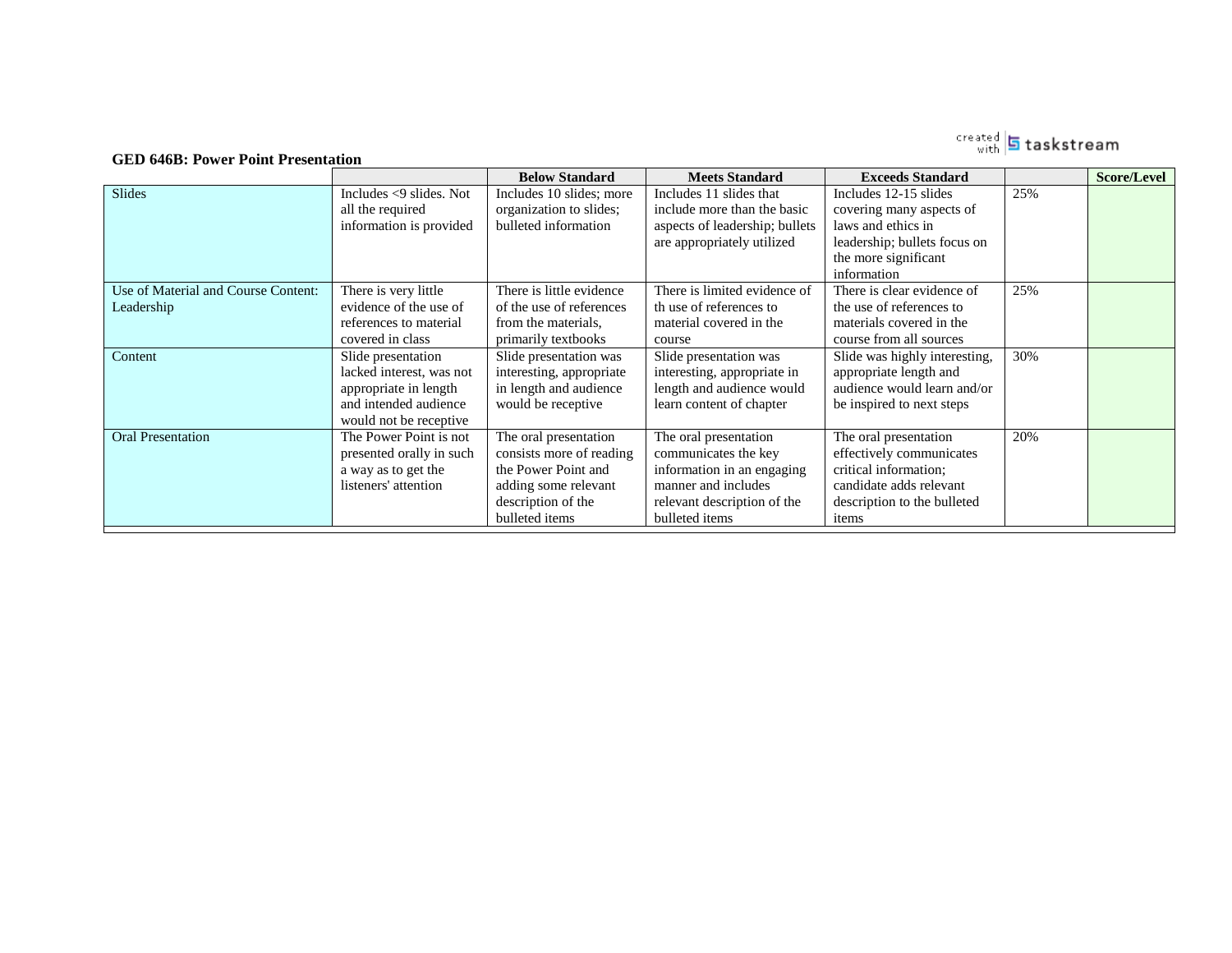|                                                                                                                                                                                                                                                                                           | GED 647 Comprehensive Intervention Plan to Improve School Culture and Remove Barriers to Learning                                                                                                                                                                                                                                                           |                                                                                                                                                                                                                                                                                                                                                        |                                                                                                                                                                                                                                                        |                                                                                                                                                                                                                                                                                                           |             |                      |
|-------------------------------------------------------------------------------------------------------------------------------------------------------------------------------------------------------------------------------------------------------------------------------------------|-------------------------------------------------------------------------------------------------------------------------------------------------------------------------------------------------------------------------------------------------------------------------------------------------------------------------------------------------------------|--------------------------------------------------------------------------------------------------------------------------------------------------------------------------------------------------------------------------------------------------------------------------------------------------------------------------------------------------------|--------------------------------------------------------------------------------------------------------------------------------------------------------------------------------------------------------------------------------------------------------|-----------------------------------------------------------------------------------------------------------------------------------------------------------------------------------------------------------------------------------------------------------------------------------------------------------|-------------|----------------------|
|                                                                                                                                                                                                                                                                                           | <b>Far Below Standard</b>                                                                                                                                                                                                                                                                                                                                   | <b>Below Standard</b>                                                                                                                                                                                                                                                                                                                                  | <b>Meets Standard</b>                                                                                                                                                                                                                                  | <b>Exceeds Standard</b>                                                                                                                                                                                                                                                                                   | Score/Level | Greated 5 taskstream |
| Candidate                                                                                                                                                                                                                                                                                 | Has limited understanding                                                                                                                                                                                                                                                                                                                                   | Demonstrates fundamental                                                                                                                                                                                                                                                                                                                               | Knowledge of CWA                                                                                                                                                                                                                                       | Well defined knowledge                                                                                                                                                                                                                                                                                    |             |                      |
| demonstrates                                                                                                                                                                                                                                                                              | of CWA program                                                                                                                                                                                                                                                                                                                                              | understanding of CWA                                                                                                                                                                                                                                                                                                                                   | program management and                                                                                                                                                                                                                                 | and CWA program                                                                                                                                                                                                                                                                                           |             |                      |
| an                                                                                                                                                                                                                                                                                        | management and                                                                                                                                                                                                                                                                                                                                              | program management and                                                                                                                                                                                                                                                                                                                                 | leadership is clearly                                                                                                                                                                                                                                  | management and                                                                                                                                                                                                                                                                                            |             |                      |
| understanding                                                                                                                                                                                                                                                                             | leadership                                                                                                                                                                                                                                                                                                                                                  | leadership                                                                                                                                                                                                                                                                                                                                             | identified.                                                                                                                                                                                                                                            | leadership is evident.                                                                                                                                                                                                                                                                                    |             |                      |
| of CWA                                                                                                                                                                                                                                                                                    | <b>Standards</b>                                                                                                                                                                                                                                                                                                                                            |                                                                                                                                                                                                                                                                                                                                                        |                                                                                                                                                                                                                                                        |                                                                                                                                                                                                                                                                                                           |             |                      |
| program                                                                                                                                                                                                                                                                                   |                                                                                                                                                                                                                                                                                                                                                             | CA-PLNU/Child Welfare and Attendance Authorization (2011)                                                                                                                                                                                                                                                                                              |                                                                                                                                                                                                                                                        |                                                                                                                                                                                                                                                                                                           |             |                      |
| management                                                                                                                                                                                                                                                                                | Standard:                                                                                                                                                                                                                                                                                                                                                   |                                                                                                                                                                                                                                                                                                                                                        |                                                                                                                                                                                                                                                        |                                                                                                                                                                                                                                                                                                           |             |                      |
| and                                                                                                                                                                                                                                                                                       | Standard 3: Program Leadership and Management                                                                                                                                                                                                                                                                                                               |                                                                                                                                                                                                                                                                                                                                                        |                                                                                                                                                                                                                                                        |                                                                                                                                                                                                                                                                                                           |             |                      |
| leadership                                                                                                                                                                                                                                                                                |                                                                                                                                                                                                                                                                                                                                                             |                                                                                                                                                                                                                                                                                                                                                        |                                                                                                                                                                                                                                                        |                                                                                                                                                                                                                                                                                                           |             |                      |
| focused on                                                                                                                                                                                                                                                                                |                                                                                                                                                                                                                                                                                                                                                             |                                                                                                                                                                                                                                                                                                                                                        |                                                                                                                                                                                                                                                        |                                                                                                                                                                                                                                                                                                           |             |                      |
| improving                                                                                                                                                                                                                                                                                 |                                                                                                                                                                                                                                                                                                                                                             |                                                                                                                                                                                                                                                                                                                                                        |                                                                                                                                                                                                                                                        |                                                                                                                                                                                                                                                                                                           |             |                      |
| school culture                                                                                                                                                                                                                                                                            |                                                                                                                                                                                                                                                                                                                                                             |                                                                                                                                                                                                                                                                                                                                                        |                                                                                                                                                                                                                                                        |                                                                                                                                                                                                                                                                                                           |             |                      |
| Candidate                                                                                                                                                                                                                                                                                 | Has limited understanding                                                                                                                                                                                                                                                                                                                                   | Demonstrates fundamental                                                                                                                                                                                                                                                                                                                               | Demonstrates knowledge                                                                                                                                                                                                                                 | Knowledge and skills                                                                                                                                                                                                                                                                                      |             |                      |
| demonstrates                                                                                                                                                                                                                                                                              | of knowledge and skills                                                                                                                                                                                                                                                                                                                                     | knowledge and skills                                                                                                                                                                                                                                                                                                                                   | and skills related to                                                                                                                                                                                                                                  | related to collaboration                                                                                                                                                                                                                                                                                  |             |                      |
| the                                                                                                                                                                                                                                                                                       | related to collaboration                                                                                                                                                                                                                                                                                                                                    | related to collaboration                                                                                                                                                                                                                                                                                                                               | collaboration and                                                                                                                                                                                                                                      | and partnerships is well                                                                                                                                                                                                                                                                                  |             |                      |
| knowledge                                                                                                                                                                                                                                                                                 | and partnerships needed to                                                                                                                                                                                                                                                                                                                                  | and partnerships needed to                                                                                                                                                                                                                                                                                                                             | partnerships in a way that                                                                                                                                                                                                                             | constructed and though out                                                                                                                                                                                                                                                                                |             |                      |
| and skills                                                                                                                                                                                                                                                                                | serve students                                                                                                                                                                                                                                                                                                                                              | serve students                                                                                                                                                                                                                                                                                                                                         | is effective                                                                                                                                                                                                                                           |                                                                                                                                                                                                                                                                                                           |             |                      |
| related to                                                                                                                                                                                                                                                                                | <b>Standards</b>                                                                                                                                                                                                                                                                                                                                            |                                                                                                                                                                                                                                                                                                                                                        |                                                                                                                                                                                                                                                        |                                                                                                                                                                                                                                                                                                           |             |                      |
| collaboration                                                                                                                                                                                                                                                                             |                                                                                                                                                                                                                                                                                                                                                             | CA-PLNU/Child Welfare and Attendance Authorization (2011)                                                                                                                                                                                                                                                                                              |                                                                                                                                                                                                                                                        |                                                                                                                                                                                                                                                                                                           |             |                      |
| and                                                                                                                                                                                                                                                                                       | Standard:                                                                                                                                                                                                                                                                                                                                                   |                                                                                                                                                                                                                                                                                                                                                        |                                                                                                                                                                                                                                                        |                                                                                                                                                                                                                                                                                                           |             |                      |
| partnerships                                                                                                                                                                                                                                                                              |                                                                                                                                                                                                                                                                                                                                                             | Standard 1: Professional Role of Child Welfare and Attendance Provider                                                                                                                                                                                                                                                                                 |                                                                                                                                                                                                                                                        |                                                                                                                                                                                                                                                                                                           |             |                      |
|                                                                                                                                                                                                                                                                                           |                                                                                                                                                                                                                                                                                                                                                             |                                                                                                                                                                                                                                                                                                                                                        |                                                                                                                                                                                                                                                        |                                                                                                                                                                                                                                                                                                           |             |                      |
|                                                                                                                                                                                                                                                                                           |                                                                                                                                                                                                                                                                                                                                                             |                                                                                                                                                                                                                                                                                                                                                        |                                                                                                                                                                                                                                                        |                                                                                                                                                                                                                                                                                                           |             |                      |
|                                                                                                                                                                                                                                                                                           |                                                                                                                                                                                                                                                                                                                                                             |                                                                                                                                                                                                                                                                                                                                                        |                                                                                                                                                                                                                                                        |                                                                                                                                                                                                                                                                                                           |             |                      |
|                                                                                                                                                                                                                                                                                           |                                                                                                                                                                                                                                                                                                                                                             |                                                                                                                                                                                                                                                                                                                                                        |                                                                                                                                                                                                                                                        |                                                                                                                                                                                                                                                                                                           |             |                      |
|                                                                                                                                                                                                                                                                                           |                                                                                                                                                                                                                                                                                                                                                             |                                                                                                                                                                                                                                                                                                                                                        |                                                                                                                                                                                                                                                        |                                                                                                                                                                                                                                                                                                           |             |                      |
|                                                                                                                                                                                                                                                                                           |                                                                                                                                                                                                                                                                                                                                                             |                                                                                                                                                                                                                                                                                                                                                        |                                                                                                                                                                                                                                                        |                                                                                                                                                                                                                                                                                                           |             |                      |
|                                                                                                                                                                                                                                                                                           |                                                                                                                                                                                                                                                                                                                                                             |                                                                                                                                                                                                                                                                                                                                                        |                                                                                                                                                                                                                                                        |                                                                                                                                                                                                                                                                                                           |             |                      |
|                                                                                                                                                                                                                                                                                           |                                                                                                                                                                                                                                                                                                                                                             |                                                                                                                                                                                                                                                                                                                                                        |                                                                                                                                                                                                                                                        |                                                                                                                                                                                                                                                                                                           |             |                      |
|                                                                                                                                                                                                                                                                                           |                                                                                                                                                                                                                                                                                                                                                             |                                                                                                                                                                                                                                                                                                                                                        |                                                                                                                                                                                                                                                        |                                                                                                                                                                                                                                                                                                           |             |                      |
|                                                                                                                                                                                                                                                                                           |                                                                                                                                                                                                                                                                                                                                                             |                                                                                                                                                                                                                                                                                                                                                        |                                                                                                                                                                                                                                                        |                                                                                                                                                                                                                                                                                                           |             |                      |
|                                                                                                                                                                                                                                                                                           |                                                                                                                                                                                                                                                                                                                                                             |                                                                                                                                                                                                                                                                                                                                                        |                                                                                                                                                                                                                                                        |                                                                                                                                                                                                                                                                                                           |             |                      |
|                                                                                                                                                                                                                                                                                           |                                                                                                                                                                                                                                                                                                                                                             |                                                                                                                                                                                                                                                                                                                                                        |                                                                                                                                                                                                                                                        |                                                                                                                                                                                                                                                                                                           |             |                      |
|                                                                                                                                                                                                                                                                                           |                                                                                                                                                                                                                                                                                                                                                             |                                                                                                                                                                                                                                                                                                                                                        |                                                                                                                                                                                                                                                        |                                                                                                                                                                                                                                                                                                           |             |                      |
|                                                                                                                                                                                                                                                                                           |                                                                                                                                                                                                                                                                                                                                                             |                                                                                                                                                                                                                                                                                                                                                        |                                                                                                                                                                                                                                                        |                                                                                                                                                                                                                                                                                                           |             |                      |
|                                                                                                                                                                                                                                                                                           |                                                                                                                                                                                                                                                                                                                                                             |                                                                                                                                                                                                                                                                                                                                                        |                                                                                                                                                                                                                                                        |                                                                                                                                                                                                                                                                                                           |             |                      |
|                                                                                                                                                                                                                                                                                           |                                                                                                                                                                                                                                                                                                                                                             |                                                                                                                                                                                                                                                                                                                                                        |                                                                                                                                                                                                                                                        |                                                                                                                                                                                                                                                                                                           |             |                      |
|                                                                                                                                                                                                                                                                                           |                                                                                                                                                                                                                                                                                                                                                             |                                                                                                                                                                                                                                                                                                                                                        |                                                                                                                                                                                                                                                        |                                                                                                                                                                                                                                                                                                           |             |                      |
|                                                                                                                                                                                                                                                                                           |                                                                                                                                                                                                                                                                                                                                                             |                                                                                                                                                                                                                                                                                                                                                        |                                                                                                                                                                                                                                                        |                                                                                                                                                                                                                                                                                                           |             |                      |
|                                                                                                                                                                                                                                                                                           |                                                                                                                                                                                                                                                                                                                                                             |                                                                                                                                                                                                                                                                                                                                                        |                                                                                                                                                                                                                                                        |                                                                                                                                                                                                                                                                                                           |             |                      |
|                                                                                                                                                                                                                                                                                           |                                                                                                                                                                                                                                                                                                                                                             |                                                                                                                                                                                                                                                                                                                                                        |                                                                                                                                                                                                                                                        |                                                                                                                                                                                                                                                                                                           |             |                      |
| needed to<br>serve targeted<br>at-risk<br>students<br>Candidate<br>demonstrates<br>an<br>understanding<br>of the culture<br>and<br>organization<br>of public<br>school and<br>related<br>systems.<br>Candidate<br>demonstrates<br>knowledge<br>and skills of<br>addressing<br>barriers to | Standard:<br>Standard 4: Collaboration and Partnerships<br>Standard:<br>Has limited understanding<br>of the culture and<br>organization of public<br>school and related systems<br><b>Standards</b><br>Standard:<br>Standard 5: School Culture and Related Systems<br>Demonstrates limited<br>knowledge and skills in<br>addressing barriers to<br>learning | Standard 6: Assessment and Evaluation of Barriers to Student Learning<br>Demonstrates fundamental<br>knowledge of the culture<br>and organization of public<br>schools and related<br>systems<br>CA-PLNU/Child Welfare and Attendance Authorization (2011)<br>Demonstrates fundamental<br>knowledge of skills in<br>addressing barriers to<br>learning | Demonstrates a clear<br>understanding of the<br>culture and organization of<br>a school and related<br>systems<br>Knowledge and skills in<br>addressing barriers to<br>learning is evident and<br>demonstrates candidate's<br>ability to be effective. | Knowledge of the culture<br>of a school and related<br>systems is well constructed<br>and demonstrates the<br>candidate's mastery of the<br>standard.<br>Knowledge and skills<br>pertaining to how the<br>candidate will address<br>barriers to learning is<br>clearly described and well<br>constructed. |             |                      |

**GED 647 Comprehensive Intervention Plan to Improve School Culture and Remove Barriers to Learning**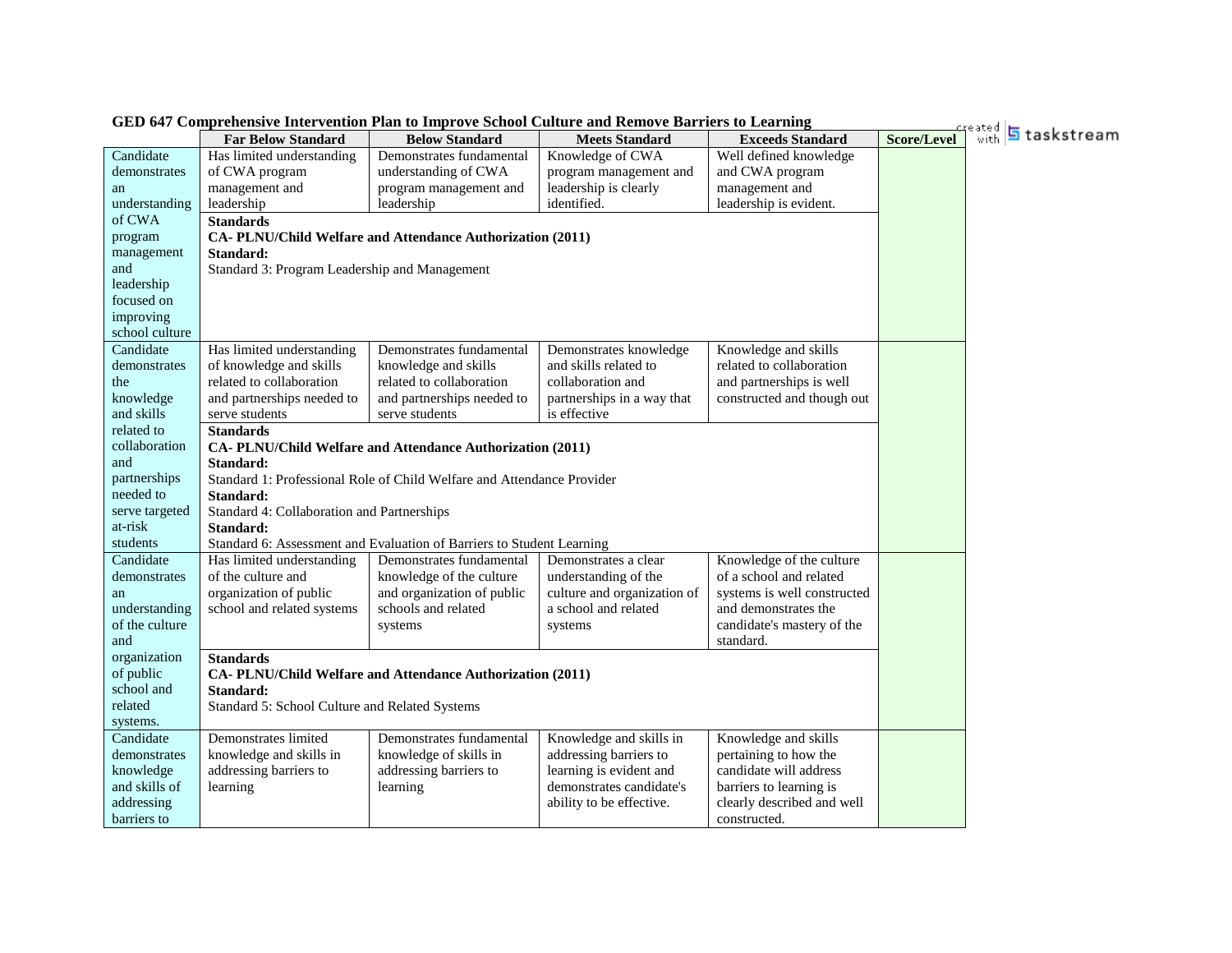|               | <b>Far Below Standard</b>                                        | <b>Below Standard</b>                                                 | <b>Meets Standard</b>     | <b>Exceeds Standard</b>  | <b>Score/Level</b> |  |  |
|---------------|------------------------------------------------------------------|-----------------------------------------------------------------------|---------------------------|--------------------------|--------------------|--|--|
| learning.     | <b>Standards</b>                                                 |                                                                       |                           |                          |                    |  |  |
|               | <b>CA-PLNU/Child Welfare and Attendance Authorization (2011)</b> |                                                                       |                           |                          |                    |  |  |
|               | Standard:                                                        |                                                                       |                           |                          |                    |  |  |
|               |                                                                  | Standard 6: Assessment and Evaluation of Barriers to Student Learning |                           |                          |                    |  |  |
| Writing       | APA style was not used                                           | APA style was attempted                                               | APA style was used,       | APA style was used       |                    |  |  |
| Mechanics:    | properly and/or too many                                         | but grammatical errors                                                | writing was clear and     | effectively, writing was |                    |  |  |
| APA style is  | grammatical errors were                                          | were noted.                                                           | concise, and assignment   | well constructed, and    |                    |  |  |
| used          | noted.                                                           |                                                                       | directions were followed. | candidate's work         |                    |  |  |
| appropriately |                                                                  |                                                                       |                           | exceptional.             |                    |  |  |
| and           | <b>Standards</b>                                                 |                                                                       |                           |                          |                    |  |  |
| assignment    |                                                                  | <b>CA-PLNU/Child Welfare and Attendance Authorization (2011)</b>      |                           |                          |                    |  |  |
| completed     | Standard:                                                        |                                                                       |                           |                          |                    |  |  |
| with careful  | Standard 3: Program Leadership and Management                    |                                                                       |                           |                          |                    |  |  |
| attention.    |                                                                  |                                                                       |                           |                          |                    |  |  |

| 1. Dignity & Honor:                                      | Demonstrates       | Demonstrates indicator with | Demonstrates indicator  | Consistently and spontaneously       |
|----------------------------------------------------------|--------------------|-----------------------------|-------------------------|--------------------------------------|
| The candidate honors and respects the worthiness of all  | indicator          | direct prompting from peers | with minimal prompting. | demonstrates indicator with relative |
| individuals in word and deed based on PLNU's             | infrequently if at | or teacher. May have some   | Demonstrates an         | ease. Demonstrates the ability to    |
| Wesleyan heritage: We are individuals created in the     | all.               | difficulty in responding    | openness to reflect on  | self-correct or demonstrates         |
| image of God, committed to civility, respect,            |                    | openly to feedback from     | feedback from peers or  | responsiveness to feedback from      |
| hospitality, grace, and service.                         |                    | peers or teacher.           | teacher.                | peers or teacher if areas for        |
|                                                          |                    |                             |                         | improvement are discussed            |
| 2. Honesty & Integrity:                                  | Demonstrates       | Demonstrates indicator with | Demonstrates indicator  | Consistently and spontaneously       |
| The candidate demonstrates honesty, integrity, and       | indicator          | direct prompting from peers | with minimal prompting. | demonstrates indicator with relative |
| coherence in attitudes, and actions, and is accountable  | infrequently if at | or teacher. May have some   | Demonstrates an         | ease. Demonstrates the ability to    |
| to the norms and expectations of the learning            | all.               | difficulty in responding    | openness to reflect on  | self-correct or demonstrates         |
| community.                                               |                    | openly to feedback from     | feedback from peers or  | responsiveness to feedback from      |
|                                                          |                    | peers or teacher.           | teacher.                | peers or teacher if areas for        |
|                                                          |                    |                             |                         | improvement are discussed            |
| 3. Caring, Patience, and Respect:                        | Demonstrates       | Demonstrates indicator with | Demonstrates indicator  | Consistently and spontaneously       |
| The candidate demonstrates caring, patience, fairness    | indicator          | direct prompting from peers | with minimal prompting. | demonstrates indicator with relative |
| and respect for the knowledge level, diversity, and      | infrequently if at | or teacher. May have some   | Demonstrates an         | ease. Demonstrates the ability to    |
| abilities of others, ensuring that all students have the | all.               | difficulty in responding    | openness to reflect on  | self-correct or demonstrates         |
| opportunity to achieve.                                  |                    | openly to feedback from     | feedback from peers or  | responsiveness to feedback from      |
|                                                          |                    | peers or teacher.           | teacher.                | peers or teacher if areas for        |
|                                                          |                    |                             |                         | improvement are discussed            |
| 4. Spirit of Collaboration, Flexibility and Humility:    | Demonstrates       | Demonstrates indicator with | Demonstrates indicator  | Consistently and spontaneously       |
| The candidate actively participates in and contributes   | indicator          | direct prompting from peers | with minimal prompting. | demonstrates indicator with relative |
| to the achievement of the learning community,            | infrequently if at | or teacher. May have some   | Demonstrates an         | ease. Demonstrates the ability to    |
| explaining own thought process with humility and         | all.               | difficulty in responding    | openness to reflect on  | self-correct or demonstrates         |